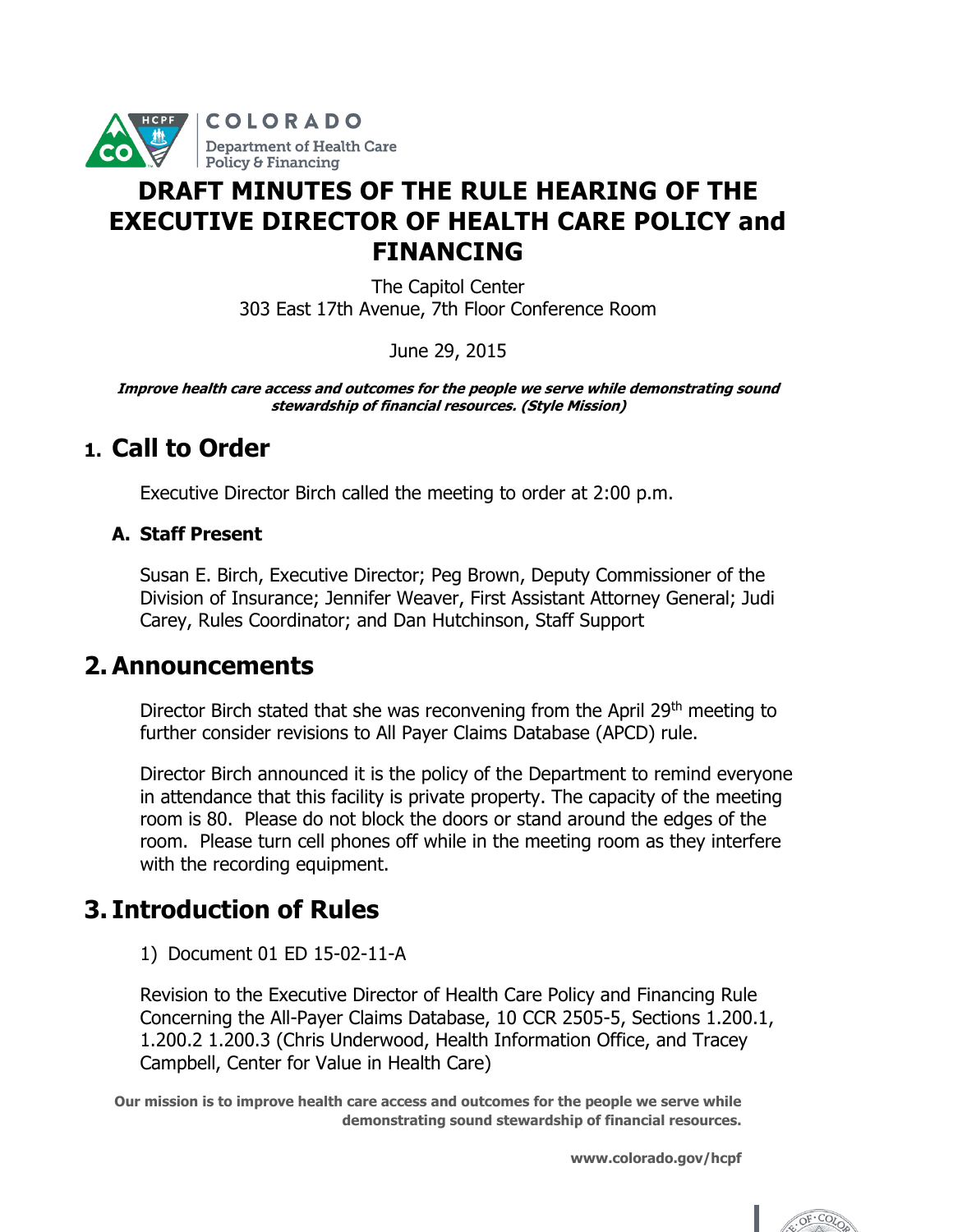Director Birch stated that ED 15-02-11-A Revision to the Executive Director of Health Care Policy and Financing Rule Concerning the All-Payer Claims Database, 10 CCR 2505-5, Sections 1.200.1, 1.200.2 1.200.3 was up for consideration at this meeting and invited the presenters to the table.

Chris Underwood, Health Information Office, and Tracey Campbell, CIVHC presented the rule and explained that revisions were made to the rule that included: the addition of an opt out clause for self-funded plans; and that no penalties would be applied to self-insured employer-sponsored health plans for years 2015 and 2016.

#### Executive Director Discussion

Executive Director discussion and questions included: that staff at CIVHC completed extensive outreach to over 320 organizations; that revisions were made to the opt out provision based on stakeholder feedback; that stakeholder concerns included the specifics of the opt out provision and potential fines that might be levied; that stakeholder concerns for moving forward included potential costs and security and privacy; that CIVHC does not charge for the submission of data and that CIVHC follows the most rigorous privacy and security guidelines; that the stakeholder process was very robust and mostly successful; that ongoing communication and monitoring will follow an outreach plan developed by CIVHC; that a request was made for the Attorney General's Office to work with other state agencies to develop a better reporting mechanism; that the US Supreme Court decided to hear the Vermont case; and that this will take some time so the rule is acceptable at this time.

Public Testimony

Diane Bricker, America's Health Insurance Plans

Virginia Morrison Love, America's Health Insurance Plans

Sara Orange, Colorado Association of Health Plans

Donna Marshall, Colorado Business Group on Health

Advanced Emissions Solutions - Written

"All Payer Claims Databases Council; National Association of Health Data Organizations; and University of New Hampshire, Institute for Health Policy and Practice" - Written

BC3 - Written

Boulder Valley School District - Written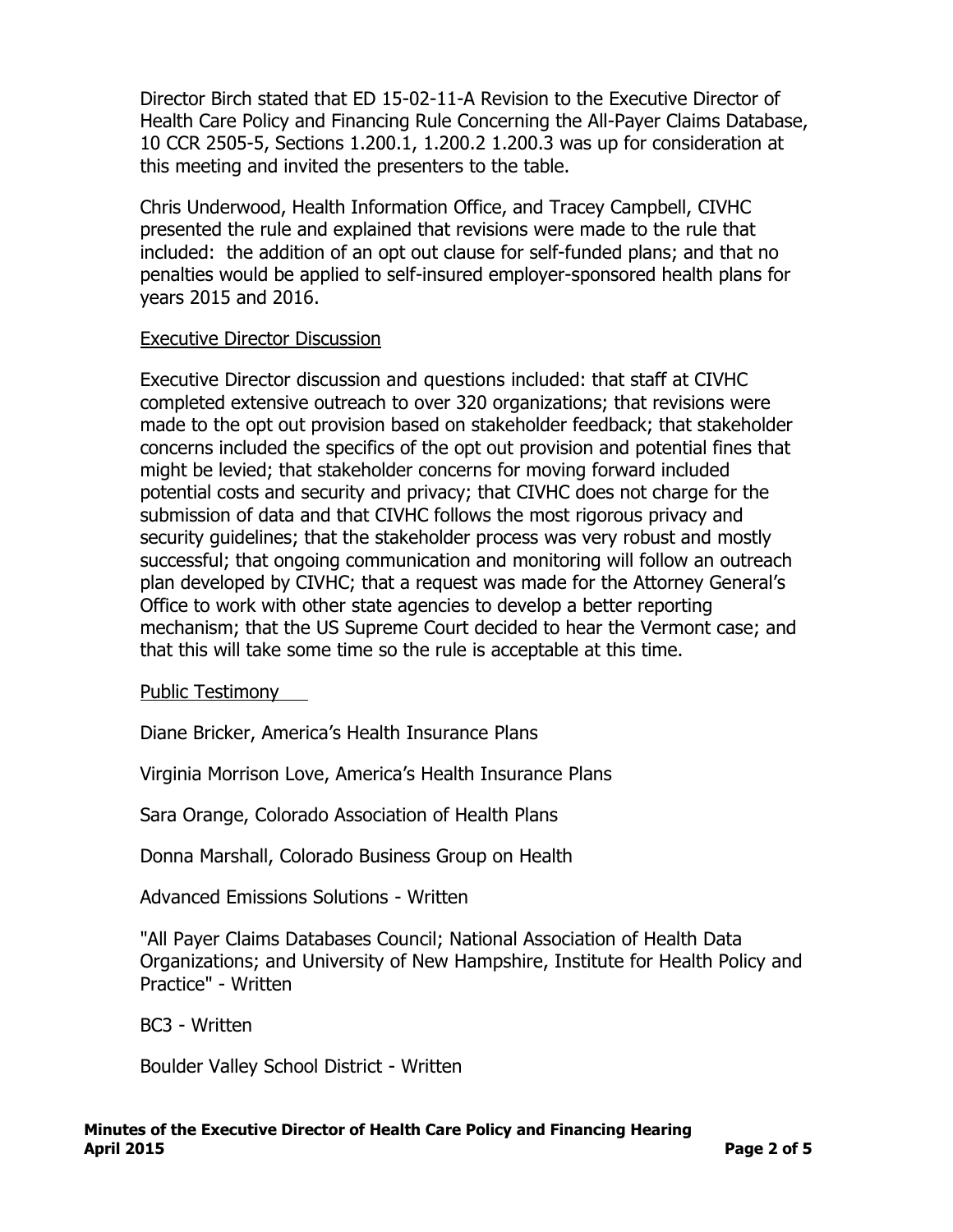CAPG - Written

CLUB 20 - Written

Colorado Consumer Health Initiative - Written

Chronic Care Collaborative - Written

Colorado HealthOP - Written

Colorado Ambulatory Surgery Center Association - Written

Colorado Association for School-Based Health Care - Written

Colorado Business Group on Health - Written

Colorado Coalition for the Medically Underserved - Written

Colorado Health Institute - Written

Colorado Hospital Association - Written

Colorado Medical Society - Written

Colorado Springs Regional Business Alliance - Written

CORHIO - Written

CU School of Pharmacy and Pharmaceutical Sciences - Written

Department of Regulatory Agencies, Division of Insurance - Written

Elward Systems Corp - Written

Greater Detroit Area Health Council - Written

Health TeamWorks - Written

Lowdermilk & Associates, Inc. - Written

Maine Health Management Coalition - Written

MS Society, CO WY Chapter - Written

Network for Regional Healthcare Improvement (NRHI) - Written

Pacific Business Group on Health - Written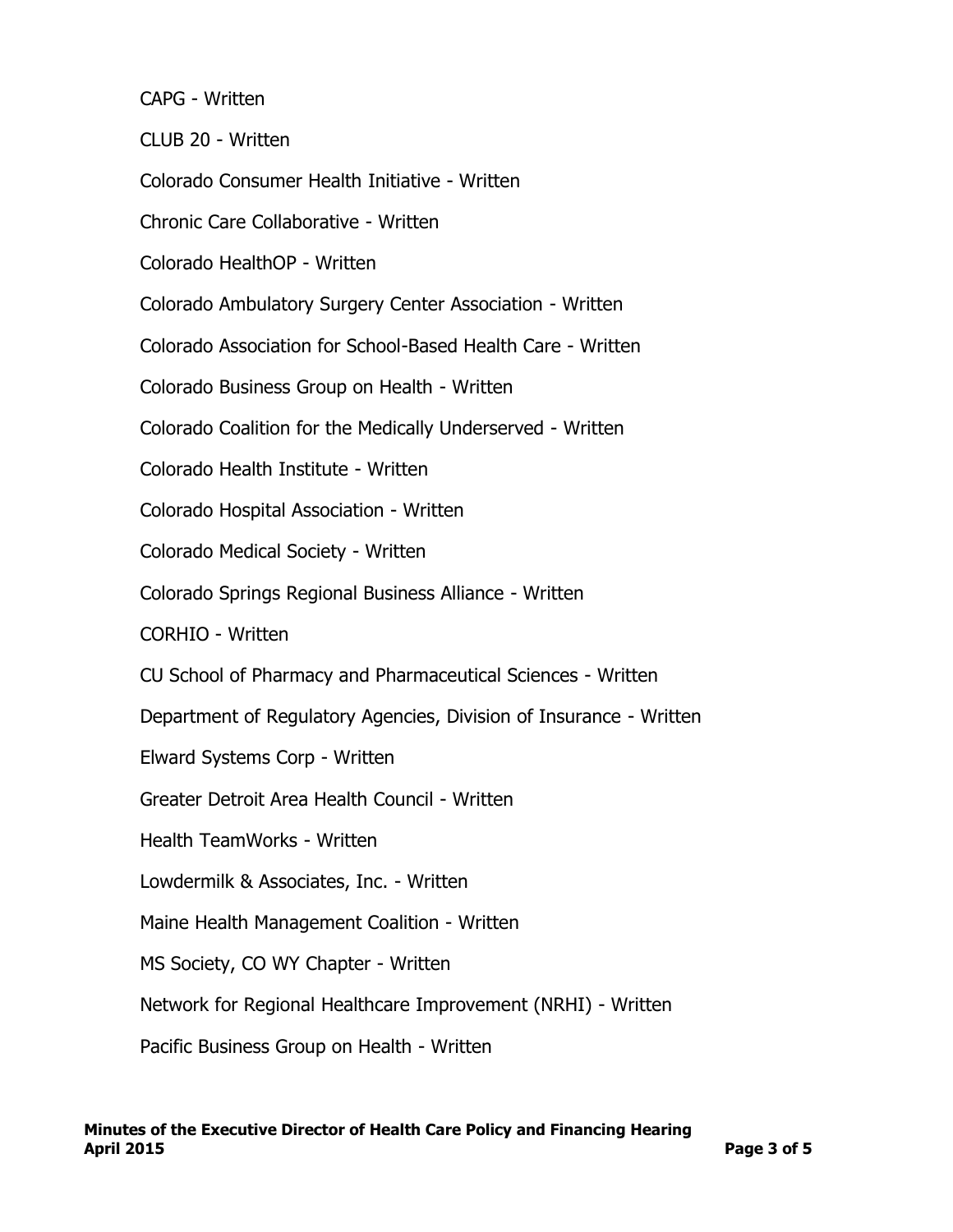Pinnacol Assurance - Written

PrimeHealth - Written

Quality Health Network - Written

Senator John Kefalas - Written

St. Vrain Valley School District - Written

Telligen - Written

The Colorado Health Foundation - Written

The Health Collaborative - Written

WellDyne - Written

Willis of Colorado - Written

Wisconsin Collaborative for Healthcare Quality - Written

Wisconsin Health Information Organization - Written

Young Americans - Written

Public testimony included: that stakeholders appreciate the level of outreach completed by CIVHC and the changes made to the rule; that the request for the opt out to be permanent still stands; that some language in the definitions is still confusing; that it is important for CIVHC to continue its outreach efforts to ensure that all organizations are informed; that the burden to opt out is on the employer; that employers should not have to proactively opt out until the court case is settled; and that there is one minor issue with the Data Submission Guide.

#### **Executive Director Discussion**

Director Birch announced that she would adopt the rule as written with the changes that were submitted; she would not recommend, at this time, an indefinite opt out; that there is a two year window to revisit this provision; and that CIVHC should push forward to work with all stakeholders;

### **4. The meeting was adjourned at 2:40 p.m.**

Reasonable accommodations will be provided upon request for persons with disabilities. Please notify the Rules Administrator at 303- 866-4416 or [judith.carey@state.co.us](mailto:judith.carey@state.co.us) or